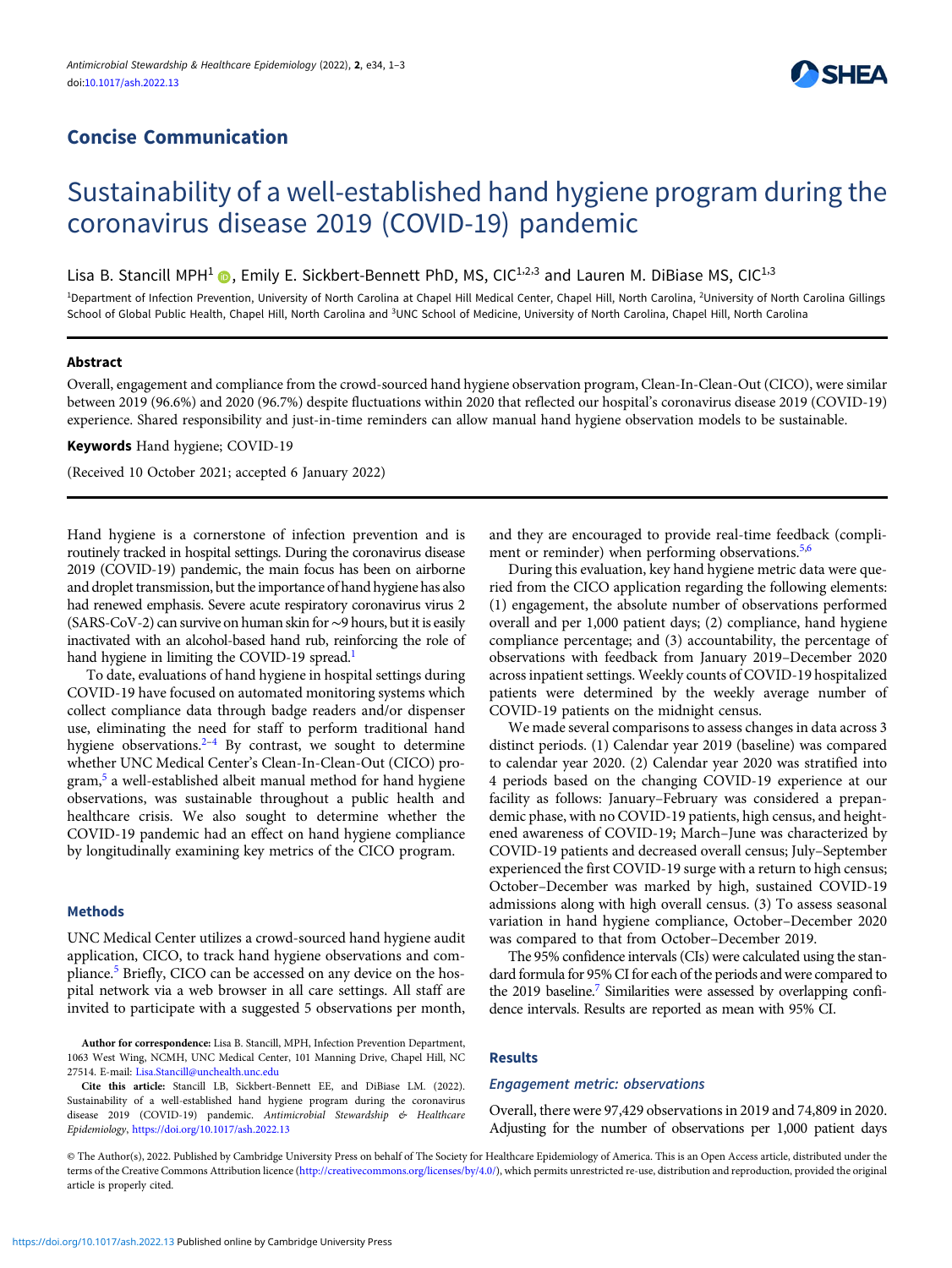

Fig. 1. Count of inpatient hand hygiene observations each week along with average COVID-19 patient census since UNC Medical Center began seeing patients with COVID-19 in March–December 2020.

showed no statistically significant difference between 2019 (318.4; 95% CI, 276.7–360.1) and 2020 (258.1; 95% CI, 229.1–287.1). Notably, total observations decreased below baseline levels during both the July–September (221.0; 95% CI, 203.0–239.0) and October–December periods (206.2; 95% CI, 190.1–222.4).

Hand hygiene observations followed the same trend (sharp increase followed by stabilization) as COVID-19 hospitalizations from March through July 2020, when the number of COVID-19 hospitalizations reached its first peak (Fig. 1). After mid-July, the number of observations stabilized and began decreasing with increasing hospitalizations. Hand hygiene observations never recovered to the spring 2020 level.

#### Accountability metric: feedback

Although observations with feedback fluctuated month to month (Fig. [2\)](#page-2-0), the feedback for 2020 (61.3%, 59.0-63.6%) was similar to feedback during all of 2019 (62.4%; 95% CI, 60.1%–64.6%). In October–December 2019, feedback was at the lowest yearly level, but it increased each month during the first quarter of 2020. However, this increase was not significantly different than the October–December 2019 baseline period (64.6%; 95% CI, 64.0%–65.1%). The percentage of observations with feedback only significantly decreased beyond baseline during one period, July–September 2020 (57.0%; 95% CI, 54.5%–59.5%).

#### Compliance metric: compliance

Hand hygiene compliance as assessed by CICO was statistically similar in 2019 (96.6%; 95% CI, 96.3%–97.0%) and 2020 (96.7%; 95% CI, 96.0%–97.3%) (Fig. [2\)](#page-2-0). However, across 2020 there was a statistically significant increase during March–June 2020 (97.7%; 95% CI, 97.6%–97.9%). However, compliance during October–December 2020 (95.1%; 95% CI, 94.7%–95.6%) decreased from the 2019 baseline and compared to October–December 2019 (96.3%; 95% CI, 95.7%–97.0%).

#### **Discussion**

Not only was the Clean-In-Clean-Out model sustainable through a public health and healthcare crisis, initial increases in engagement and compliance metrics were identified. Although not at statistically significant levels, observations and feedback increased with COVID-19 media attention, prior to cases occurring in North Carolina or at our facility. These increases may be a reflection of staff proactively engaged in COVID-19 infection prevention efforts. Feedback and compliance increased again when our facility began seeing COVID-19 patients, even in the absence of active reminders and campaigns from infection prevention staff.

A statistically significant increase in hand hygiene compliance was observed during one period, March–June 2020, which corresponded with the admission of the first COVID-19 patient at our facility, shelter-in-place orders community-wide, and low inpatient volumes. In July, patient volumes started to return to pre–COVID-19 levels while our facility also began treating a higher number of COVID-19 patients. In addition, the hospital started experiencing staff shortages. The decrease in engagement observed with higher patient volume and patient-to-staff ratios is further evidence that operating at high capacity is not beneficial for patient safety. $8-10$  $8-10$  $8-10$  This trend was further demonstrated by the decrease in hand hygiene compliance from October through December 2020, when our facility had high, sustained COVID-19 admissions as well as a normal non–COVID-19 patient volume.

This study had several limitations. We evaluated hand hygiene at a single, large academic medical center, and these results may not be generalizable to other settings or hand hygiene programs. However, the results were similar to findings published on COVID-19 and automated hand-hygiene monitoring systems in which compliance increased with lower patient volume, espe-cially early in the pandemic.<sup>[2,3](#page-2-0)</sup> CICO is a novel hand hygiene program and is subject to selection and measurement bias. However, CICO provides benefits of real-time feedback that directly affects practices.<sup>[5](#page-2-0),[6](#page-2-0)</sup>